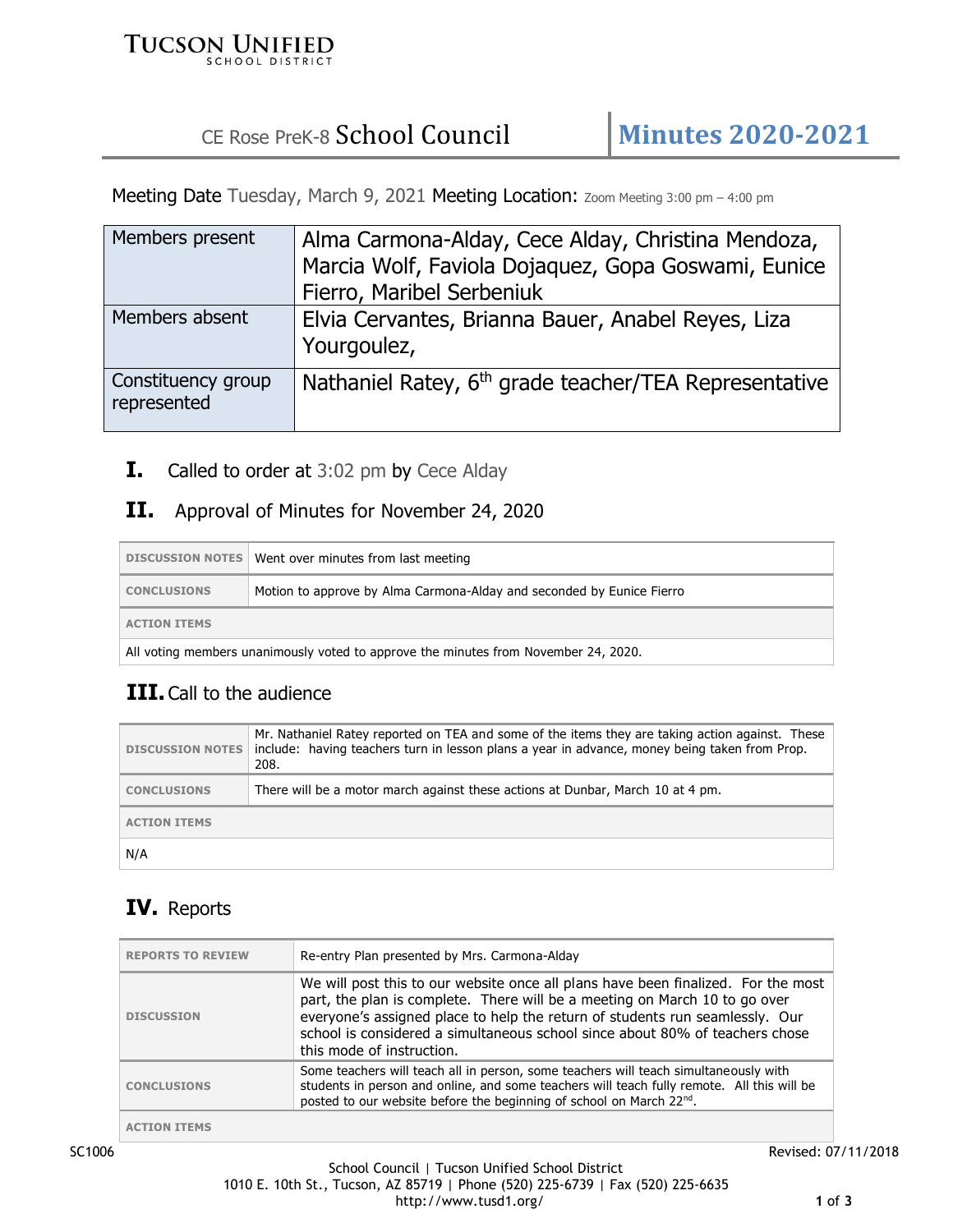| <b>REPORTS TO REVIEW</b> | Budget presented by Mrs. Alma Carmona-Alday                                                                                                                                                                                                                                                                                                                                                                                                                                                                                                                                                                                                                                                                                                                                                                                                                               |
|--------------------------|---------------------------------------------------------------------------------------------------------------------------------------------------------------------------------------------------------------------------------------------------------------------------------------------------------------------------------------------------------------------------------------------------------------------------------------------------------------------------------------------------------------------------------------------------------------------------------------------------------------------------------------------------------------------------------------------------------------------------------------------------------------------------------------------------------------------------------------------------------------------------|
| <b>DISCUSSION</b>        | The district had to make cuts across the board in order to fund all day<br>kindergarten. Data was reviewed from WACs and Benchmark. Because the data<br>showed some issues with academics, we were able to keep our current budget<br>with funding going towards very targeted interventions. This should all be<br>finalized by Friday so we know for sure our budget is set. Our school is eligible<br>for a grant for a reading specialist. We will apply for this. The district is also<br>hoping to increase enrollment since the pandemic saw a loss of students to<br>other schools or programs out of district. We have also been looking at using<br>atriums for use on a rotating business. Student Council will possibly provide<br>funding for the purchase of some tables for use. We just need to get an<br>updated quote for the purchase of these tables. |
| <b>CONCLUSIONS</b>       | Budget should be finalized by this Friday (March 12). We'll know more regarding hiring<br>other staff after this date.                                                                                                                                                                                                                                                                                                                                                                                                                                                                                                                                                                                                                                                                                                                                                    |
|                          |                                                                                                                                                                                                                                                                                                                                                                                                                                                                                                                                                                                                                                                                                                                                                                                                                                                                           |

| <b>REPORTS TO REVIEW</b> | Teacher Assignments by Mrs. Alma Carmona-Alday                                                                                                                                                                                                                                                                                                                                                      |
|--------------------------|-----------------------------------------------------------------------------------------------------------------------------------------------------------------------------------------------------------------------------------------------------------------------------------------------------------------------------------------------------------------------------------------------------|
| <b>DISCUSSION</b>        | All schedules are going to be given to teachers Thursday, March 11 <sup>th</sup> . They will<br>also received tentative class schedules of students.                                                                                                                                                                                                                                                |
| <b>CONCLUSIONS</b>       | Teachers should be able to obtain their tentative class schedules Thursday afternoon.                                                                                                                                                                                                                                                                                                               |
| <b>ACTION ITEMS</b>      |                                                                                                                                                                                                                                                                                                                                                                                                     |
|                          |                                                                                                                                                                                                                                                                                                                                                                                                     |
|                          |                                                                                                                                                                                                                                                                                                                                                                                                     |
| <b>REPORTS TO REVIEW</b> | End of Year Items presented by Mrs. Alma Carmona-Alday                                                                                                                                                                                                                                                                                                                                              |
| <b>DISCUSSION</b>        | AZ Merit will happen beginning April 5 <sup>th</sup> . PLC schedules may be impacted<br>because of testing. We need to start thinking about all of the celebrations we<br>have at the end of the year. We also have to creative in how we can celebrate<br>safely and withing CDC guidelines for social distancing and social gatherings.<br>There will also be summer PD right after Memorial Day. |
| <b>CONCLUSIONS</b>       | We also need to think about how these end of year events will look like for the next<br>academic year.                                                                                                                                                                                                                                                                                              |

## **V.** Action Items

| <b>ITEM TITLE</b>                 |  |
|-----------------------------------|--|
| <b>DISCUSSION</b><br><b>NOTES</b> |  |
| <b>ACTION ITEMS</b>               |  |
|                                   |  |